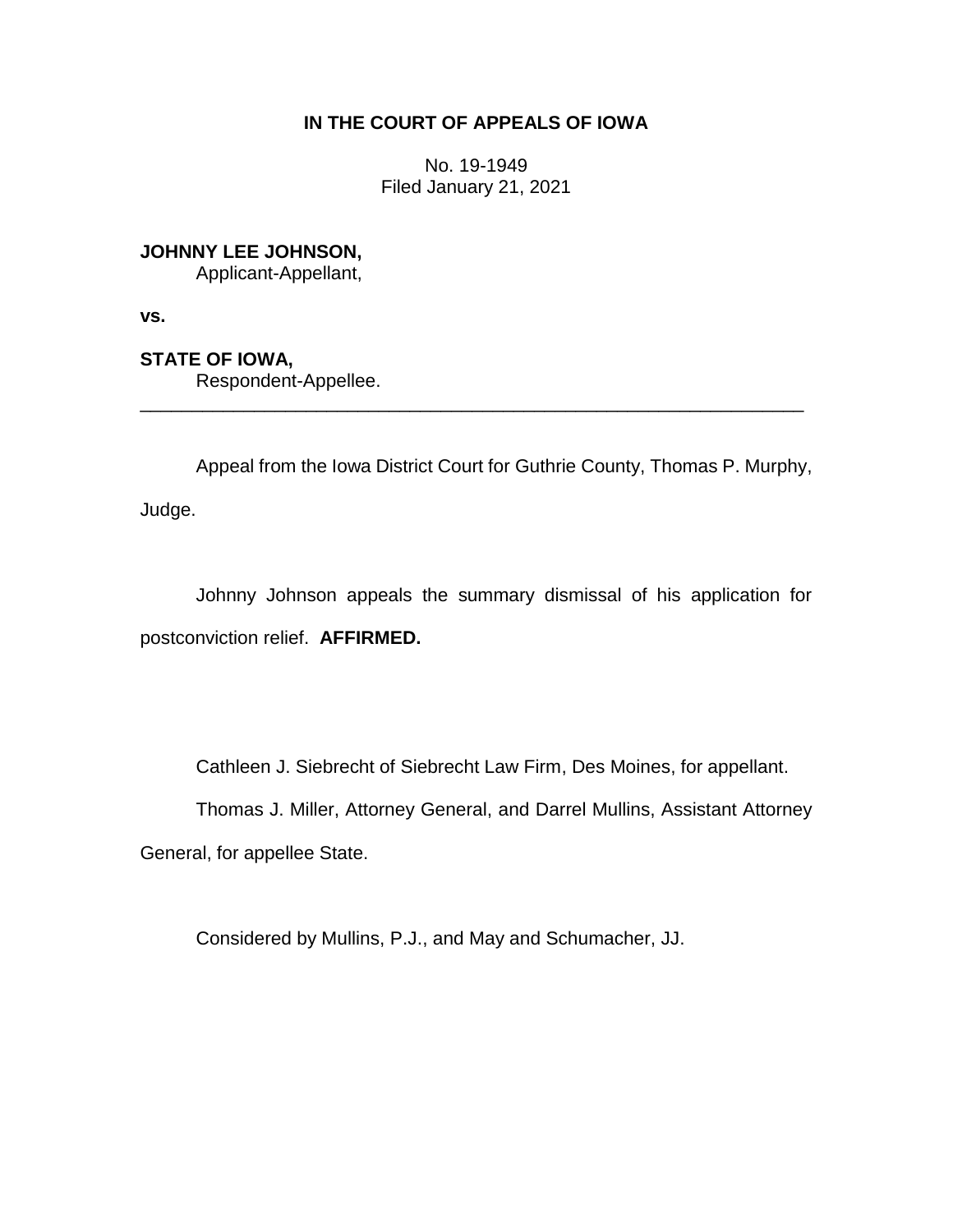# **MAY, Judge.**

The district court dismissed Johnny Johnson's second application for postconviction relief (PCR) because it was filed outside of the three-year statute of limitations. On appeal, Johnson contends: (1) the district court misapplied the supreme court's teachings in *Allison v. State*, 914 N.W.2d 866 (Iowa 2018); (2) the three-year limitation on PCR actions violates the Sixth Amendment to the United States Constitution; and (3) we should adopt equitable tolling in PCR cases. We affirm.

#### **I. Facts and Procedural Background**

One evening, Johnson shot and killed two people. *State v. Johnson*, No. 08-0320, 2009 WL 4842480, at \*1 (Iowa Ct. App. Dec. 17, 2009). The next morning, Johnson confessed to police about both shootings. *Id.* at \*2. A jury found Johnson guilty of two counts of first-degree murder as charged. *Id.* Johnson appealed. *Id.* This court affirmed on December 17, 2009. *Id.* at \*1. Johnson sought further review, which the supreme court denied, and procedendo issued on March 11, 2010.

On February 25, 2011, Johnson filed his first PCR action. The district court granted relief, but this court reversed and remanded for further proceedings. *Johnson v. State*, 860 N.W.2d 913, 922 (Iowa Ct. App. 2014). On remand, the district court denied relief. Following Johnson's subsequent appeal, this court concluded "the district court properly denied Johnson's ineffective-assistance-ofcounsel claims against both his trial and appellate counsel." *Johnson v. State*, No. 15-0776, 2016 WL 4803734, at \*6 (Iowa Ct. App. Sept. 14, 2016). We also denied Johnson's claim of structural error. *Id.* at \*5. And so we affirmed the district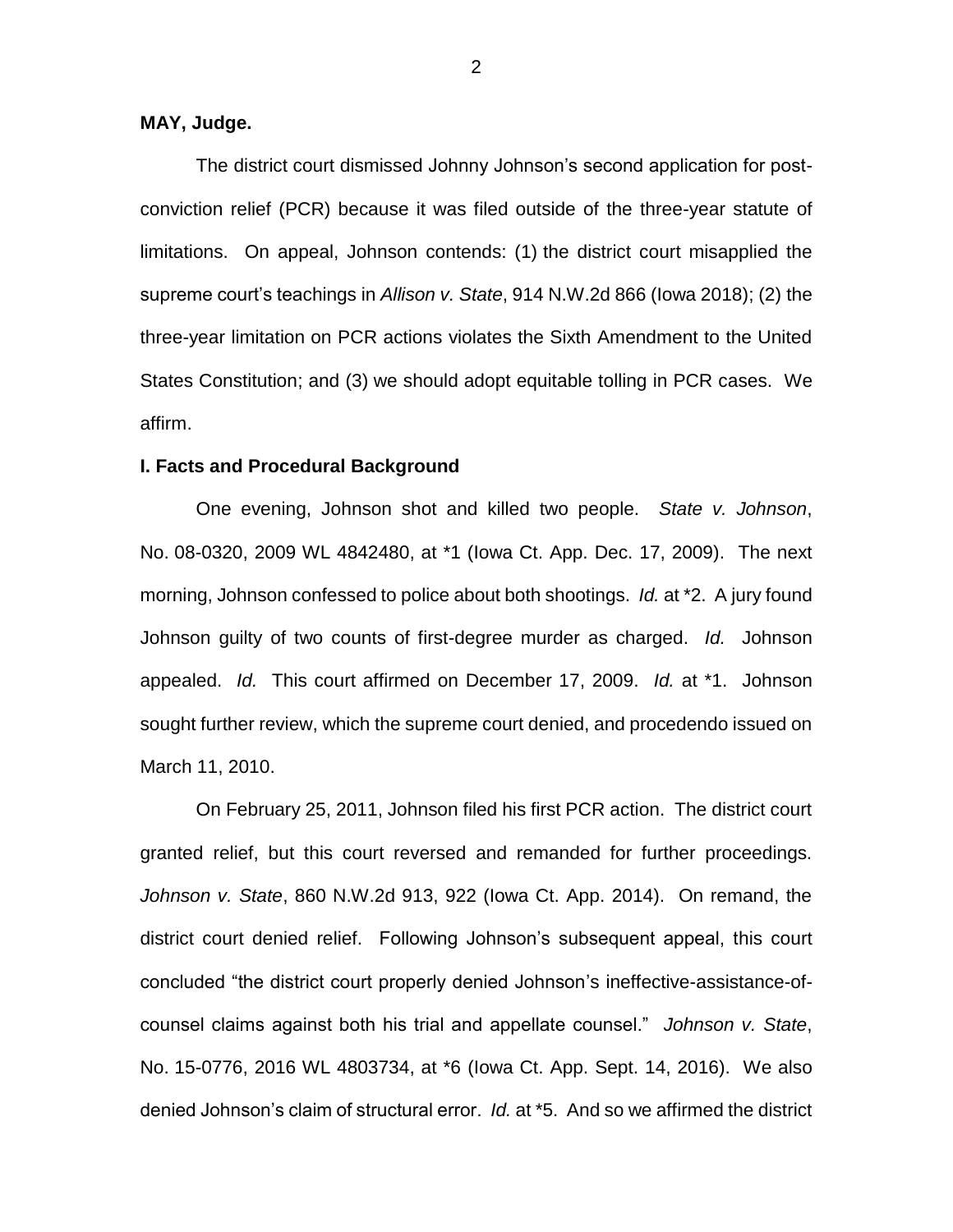court's denial of relief. *Id.* at \*6. We issued our opinion on September 14, 2016. *Id.* at \*1. Procedendo issued on March 9, 2017.

Well over two years later, on June 28, 2019, Johnson filed this action, his second PCR case. The State moved for summary dismissal pursuant to Iowa Code section 822.3 (2019). Johnson resisted. The district court granted the State's motion and dismissed. This appeal follows.

## **II. Standard of Review**

PCR actions are normally reviewed for errors at law. *Castro v. State*, 795 N.W.2d 789, 792 (Iowa 2011). But our review of constitutional issues is de novo. *Id.*

#### **III. Analysis**

PCR actions are governed by Iowa Code chapter 822. We find the Code's meaning in its words. *See Doe v. State*, 943 N.W.2d 608, 610 (Iowa 2020) (noting "in questions of statutory interpretation, '[w]e do not inquire what the legislature meant; we ask only what the statute means'" and "[t]his is necessarily a textual inquiry as only the text of a piece of legislation is enacted into law" (first alteration in original) (citation omitted)); *State v. Childs*, 898 N.W.2d 177, 184 (Iowa 2017) ("Our court 'may not . . . enlarge or otherwise change the terms of a statute as the legislature adopted it.' 'When a proposed interpretation of a statute would require the court to "read something into the law that is not apparent from the words chosen by the legislature," the court will reject it.'" (citations omitted)); *Hansen v. Haugh*, 149 N.W.2d 169, 172 (Iowa 1967) ("It is not the function of courts to legislate and they are constitutionally prohibited from doing so." (citing Iowa Const. art. III, § 1)); *Holland v. State*, 115 N.W.2d 161, 164 (Iowa 1962) ("Ours not to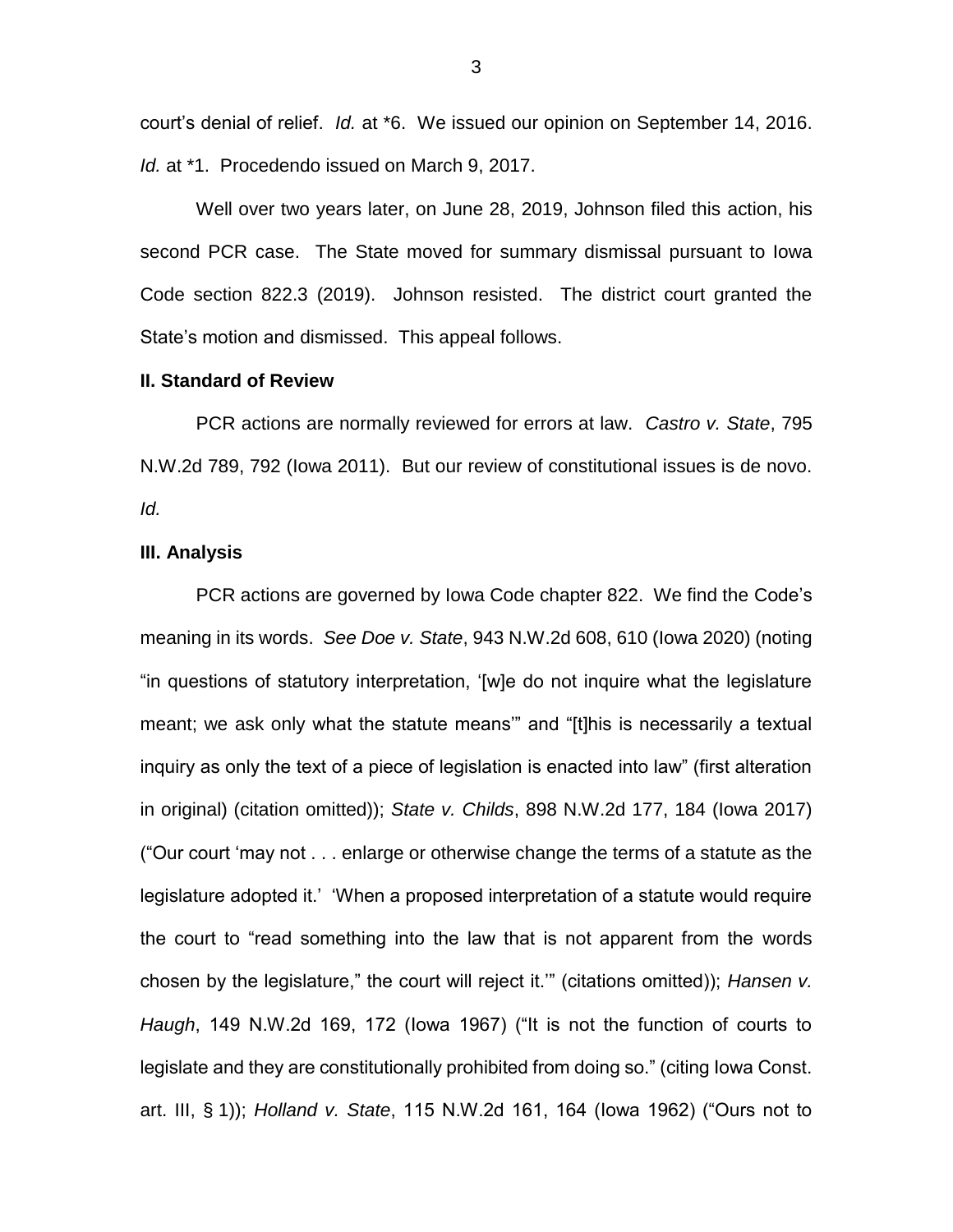reason why, ours but to read, and apply. It is our duty to accept the law as the legislative body enacts it."); *Moss v. Williams*, 133 N.W. 120, 121 (Iowa 1911) ("We must look to the statute as it is written . . . .").

Section 822.3 contains a time limit for PCR actions.<sup>1</sup> It states in relevant part:

All [PCR<sup>2</sup>] applications must be filed within three years from the date the conviction or decision is final or, in the event of an appeal, from the date the writ of procedendo is issued. However, this limitation does not apply to a ground of fact or law that could not have been raised within the applicable time period.

Iowa Code § 822.3.

 $\overline{a}$ 

Through this text, the legislature required most PCR claims to "be filed within three years from the date the conviction or decision is final or, in the event of an appeal, from the date the writ of procedendo is issued." *Id.* But the legislature created an exception for claims based on "ground[s] of fact or law that could not have been raised within the" three-year period. *Id.* The three-year "limitation does not apply" to those claims. *See id. But see Penticoff v. State*, No. 19-0975, 2020 WL 5229186, at \*2 (Iowa Ct. App. Sept. 2, 2020) (citing cases that recognize an implied limitation period that runs from the appearance of a new ground of fact or law).

<sup>1</sup> The limitation contained in section 822.3 was enacted in 1984. *See Sahinovic v. State*, 940 N.W.2d 357, 359 (Iowa 2020) (citing 1984 Iowa Acts ch. 1193, § 1 (then codified at Iowa Code § 663A.3 (1985))); *Brewer v. Iowa Dist. Ct.*, 395 N.W.2d 841, 842 (Iowa 1986). Before then, there was "no deadline for" PCR claims. *See Sahinovic*, 940 N.W.2d at 359.

 $2$  There is a special exception for applicants "seeking relief under section 822.2, subsection 1, paragraph 'f.'" Iowa Code § 822.3. Because Johnson does not seek relief under section 822.2(1)(f), this exception is not relevant here.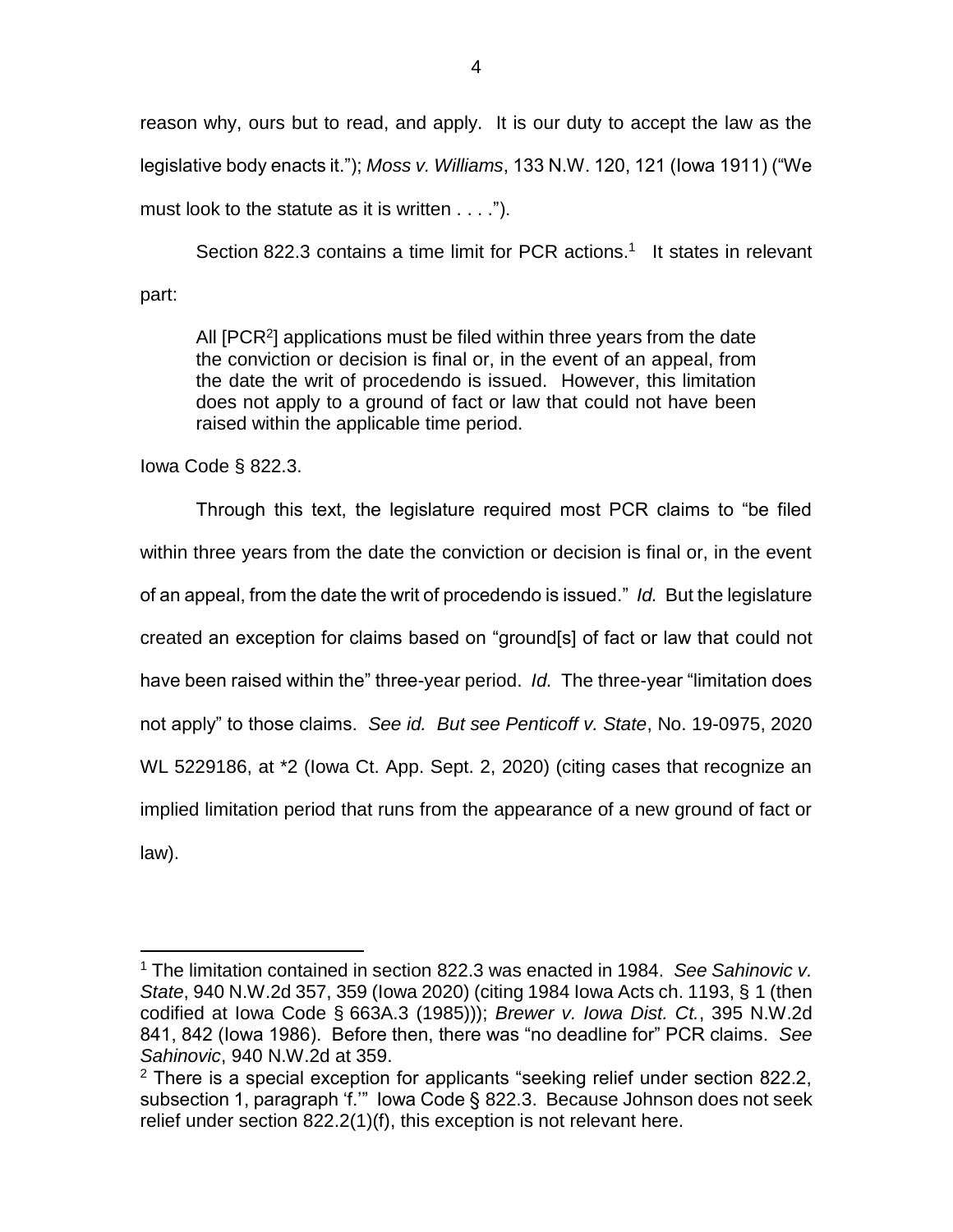For Johnson, the three-year period began in 2010, when his unsuccessful direct appeal became final. This action was not filed until 2019. And Johnson does not claim the exception for new "ground[s] of fact or law" applies. So it appears this action is barred by section 822.3.

Johnson responds that this second PCR action "relates back" to the timely filing of his first PCR action. As authority, Johnson relies on *Allison*, 914 N.W.2d

at 891. There our supreme court held:

that where a PCR petition alleging ineffective assistance of trial counsel has been timely filed per section 822.3 and there is a successive PCR petition alleging postconviction counsel was ineffective in presenting the ineffective-assistance-of-trial-counsel claim, the timing of the filing of the second PCR petition relates back to the timing of the filing of the original PCR petition for purposes of Iowa Code section 822.3 *if the successive PCR petition is filed promptly after the conclusion of the first PCR action*.

*Allison*, 914 N.W.2d at 891 (emphasis added).

As this excerpt makes clear, *Allison* provided for relation back but only in limited circumstances. Among other things, relation back can only apply if "the successive PCR petition [was] *filed promptly* after the conclusion of the first PCR action." *Id.* (emphasis added).

Since *Allison*, our court has had several opportunities to consider the phrase "filed promptly." *Thompson v. State*, No. 19-0322, 2020 WL 2060310, at \*3 (Iowa Ct. App. Apr. 29, 2020) (collecting cases). We have focused on the word "promptly," which means "in a prompt manner; at once; immediately, quickly." *Maddox v. State*, No. 19-1916, 2020 WL 5230367, at \*3 (Iowa Ct. App. Sept. 2, 2020) (quoting *Cook v. State*, No. 17-1245, 2019 WL 719163, at \*4 n.6 (Iowa Ct. App. Feb. 20, 2019). And we have repeatedly concluded that "delays [of] one year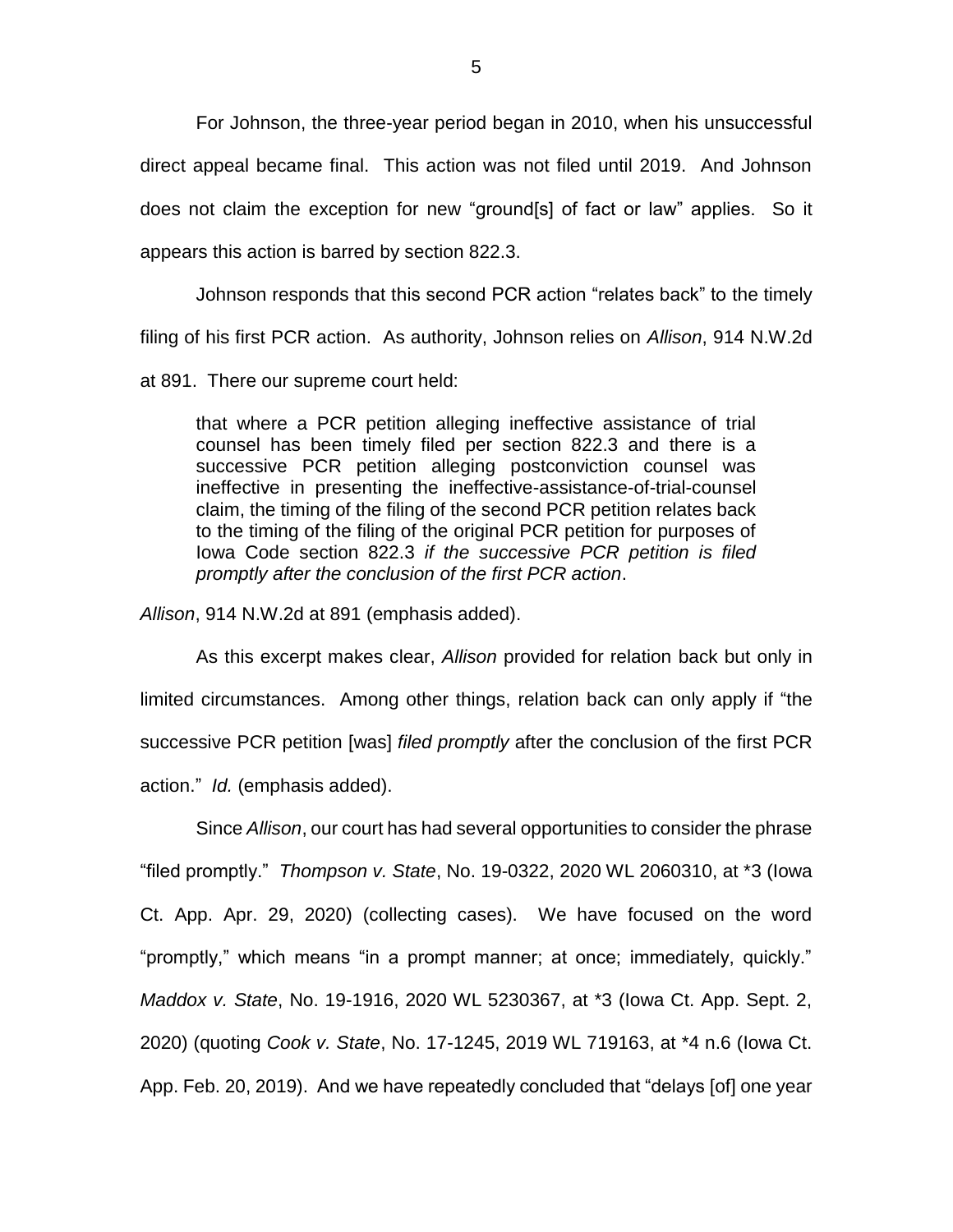or more" are not sufficiently "prompt." *Id.* at \*2–3 (noting "[w]here a defendant delays one year or more in filing a PCR application after procedendo issues, we have determined that such a delay precludes the application of *Allison*" and collecting cases). Indeed, in *Polk v. State*, we concluded an applicant who "waited nearly six months to file his second PCR petition" did not "meet the 'prompt' filing mandate in *Allison*." No. 18-0309, 2019 WL 3945964, at \*1 (Iowa Ct. App. Aug. 21, 2019). More recently, in *Maddox*, we concluded "the 121-day delay in Maddox's filing a second PCR application resulted in the application not being 'filed promptly' within the meaning of *Allison.*" 2020 WL 5230367, at \*3; *see also Harlston v. State*, No. 19-0267, 2020 WL 4200859, at \*1 (Iowa Ct. App. July 22, 2020) (finding delay of more than six months was not prompt); *Wilder v. State*, No. 19-0157, 2020 WL 1879703, at \*3 (Iowa Ct. App. Apr. 15, 2020) ("Because Wilder waited more than three years to file his second PCR action after conclusion of his first PCR action, he did not meet the 'prompt' filing mandate in *Allison*.").

Here, over two years passed between the issuance of procedendo in Johnson's first PCR appeal on March 9, 2017, and Johnson's filing of this second PCR action on June 28, 2019. Consistent with our prior cases, we conclude this second PCR action was not promptly filed for purposes of *Allison*. So the district court was right to grant summary dismissal.

But Johnson argues our opinion in *McCullum v. State* could support a different result. *See* No. 17-1603, 2019 WL 1762804, at \*3 (Iowa Ct. App. Feb. 6, 2019). In *McCullum*, the applicant's direct appeal was complete in 2010, his first

6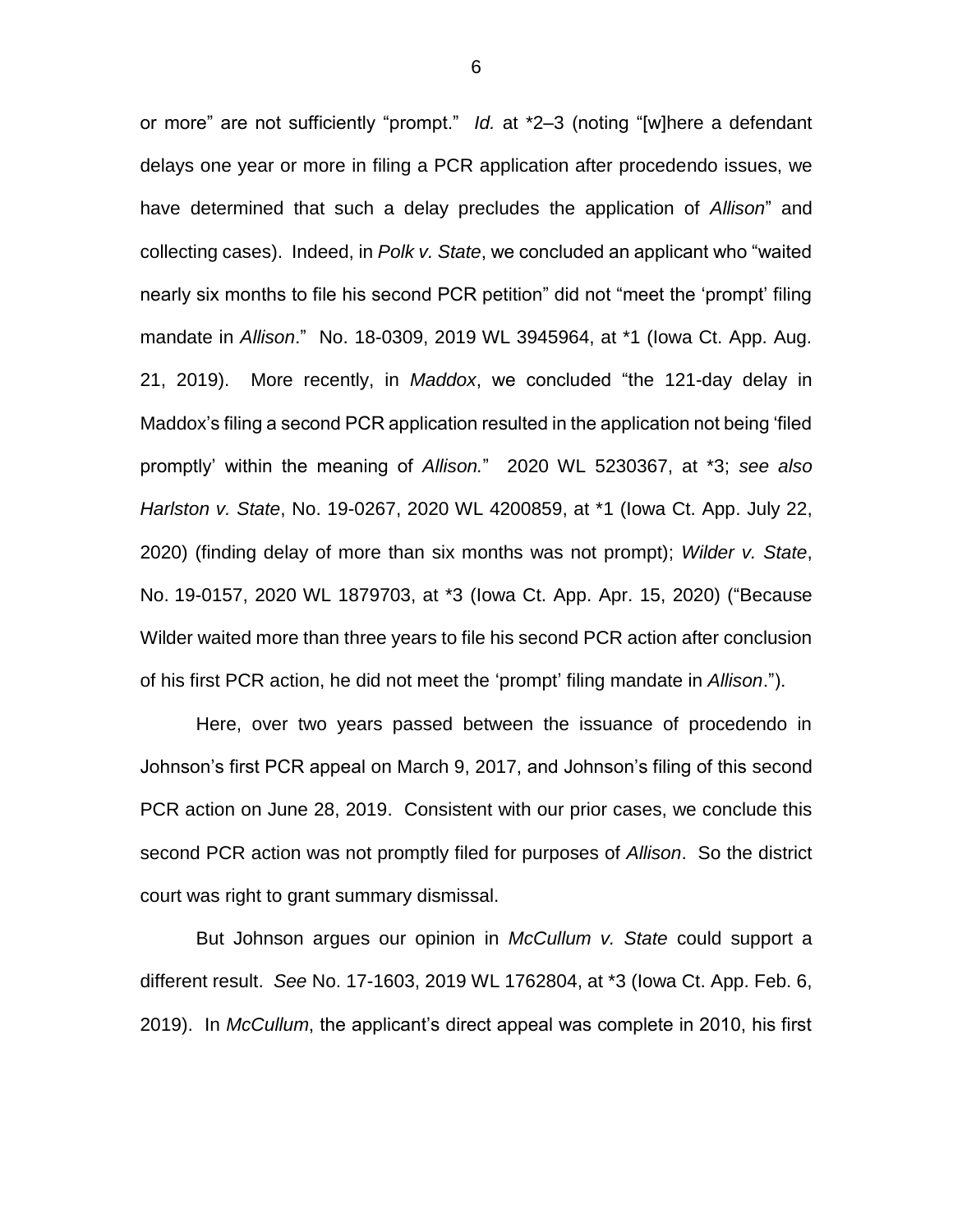PCR action was complete in 2015, $3$  and his second PCR action was filed in July 2017. *Id.* at \*1–2. The district court summarily dismissed the second PCR action because, among other reasons, it was barred by the three-year limitation period. *Id.* at \*2. Our court reversed, citing *Allison*. *Id.* at \*3.

We think it is significant, though, that *McCullum* did not expressly hold the second PCR application had been "filed promptly." Rather, the court left that question open by "remand[ing] to the district court for further proceedings, including a determination of whether the timing of the filing of the second PCR petition relates back to the timing of the filing of the original PCR petition for purposes of Iowa Code section 822.3." *Id.*

In any event, assuming *McCullum* supports the conclusion that a two-yeardelayed application could meet *Allison*'s requirement of prompt filing, we decline to follow *McCullum*. *Cf.* Iowa R. App. P. 6.904(2)(c) ("Unpublished opinions or decisions shall not constitute controlling legal authority."). Instead, we follow our many other opinions which, as already explained, have held that delays of a single year—or even 121 days—are too long. We think those holdings are more consistent with *Allison*'s teaching that relation back can only apply if an application is filed "promptly," that is, "in a prompt manner; at once; immediately, quickly." *See Maddox*, 2020 WL 5230367, at \*3 (citation omitted).

A final note on relation back: In 2019, our legislature amended section 822.3 to include this statement: "An allegation of ineffective assistance of counsel in a

 $\overline{a}$ 

<sup>3</sup> Our opinion issued on March 25, 2015. *McCullum v. State*, No. 13-1665, 2015 WL 1331660, at \*1 (Iowa Ct. App. Mar. 25, 2015). McCullum sought further review, which our supreme court denied, and procedendo issued on July 20, 2015.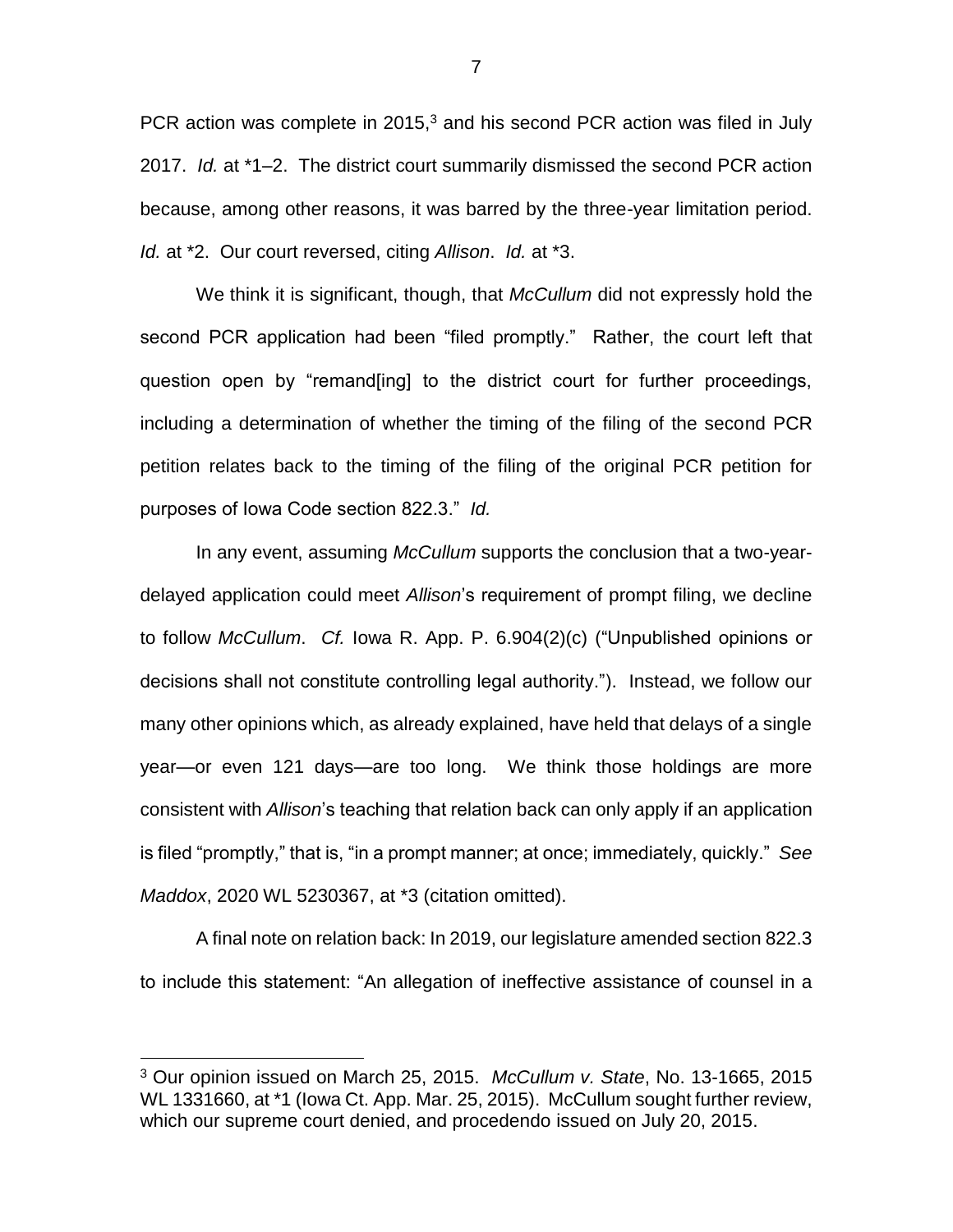prior case under this chapter shall not toll or extend the limitation periods in this section *nor shall such claim relate back to a prior filing to avoid the application of the limitation periods*." 2019 Iowa Acts ch. 140, § 34 (codified at Iowa Code § 822.3 (Supp. 2019)) (emphasis added). This amendment appears to abrogate *Allison*. *See Maddox*, 2020 WL 5230367, at \*2 n.3; *Wilder*, 2020 WL 1879703, at \*1 n.1; *Polk*, 2019 WL 3945964, at \*1 n.2. There is a question, however, as to whether the amendment applies to Johnson's case, which was filed in June 2019. The State takes no position on the issue. Rather, the State simply maintains that, "[u]nder either the previous [pre-2019 amendment] version of section 822.3 or the current one, Johnson's second [PCR] application was late." We agree.

As a fallback position, Johnson contends we should rule that the "three year limitation on PCR [a]pplications is unconstitutional" under the Sixth Amendment to the United States Constitution. "In the alternative," Johnson suggests we should "outright adopt an equitable tolling rule to diminish the adverse effects of the arbitrary [sic] three year statute of limitations."

We begin with the Sixth Amendment to the United States Constitution, which provides:

In all criminal prosecutions, the accused shall enjoy the right to a speedy and public trial, by an impartial jury of the State and district wherein the crime shall have been committed, which district shall have been previously ascertained by law, and to be informed of the nature and cause of the accusation; to be confronted with the witnesses against him; to have compulsory process for obtaining witnesses in his favor, and to have the Assistance of Counsel for his defense.

Johnson does not identify—and we cannot find—anything in the text of the

Sixth Amendment that would prohibit a statutory time limit on PCR actions. And